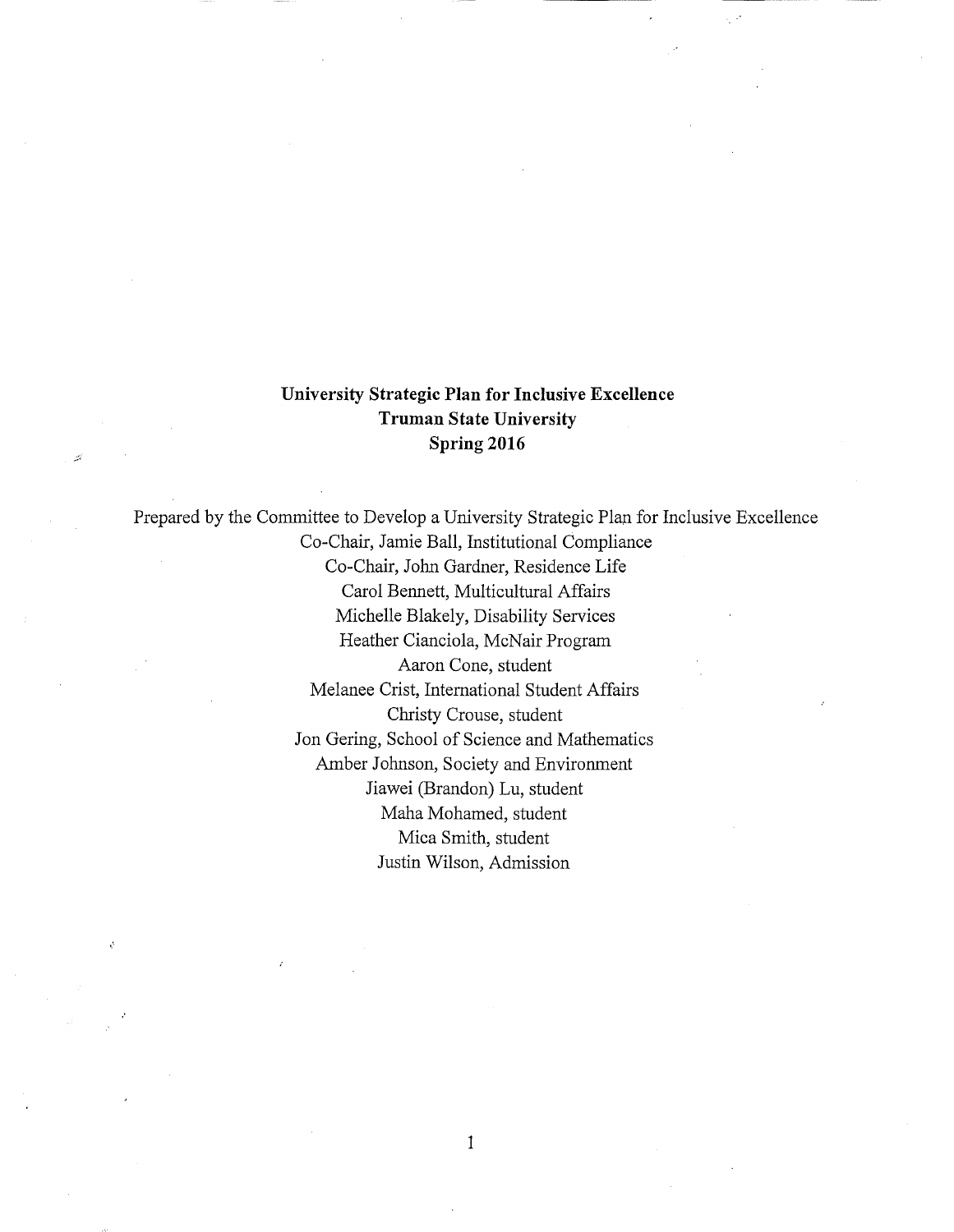| Appendices |  |
|------------|--|
|            |  |
|            |  |
|            |  |
|            |  |
|            |  |

# **Table of Contents**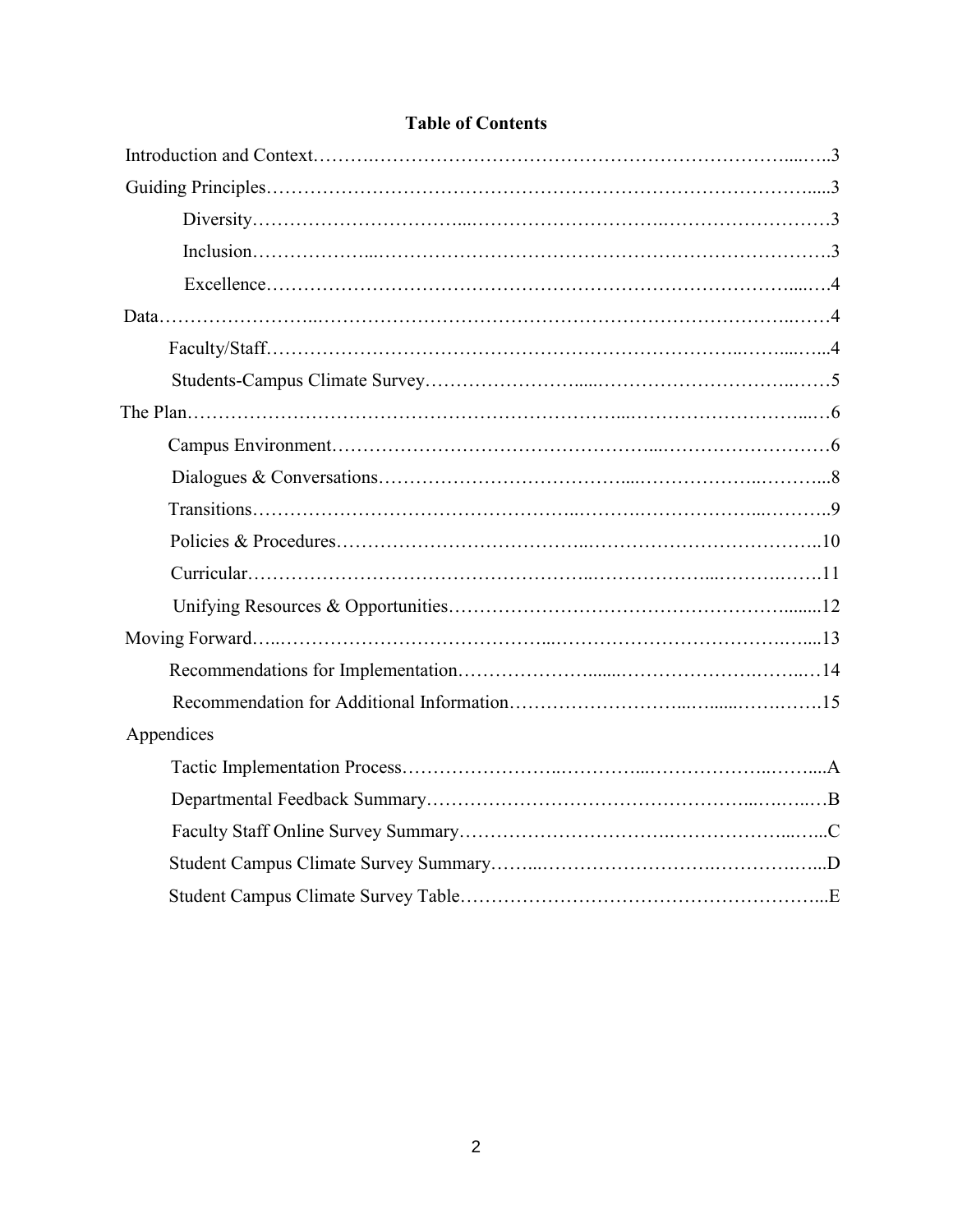### **Introduction and Context**

<span id="page-2-0"></span>In the fall of 2015, campuses around the country, and within our state of Missouri, started some challenging conversations about the topics of race, equality, and inclusion within higher education. These conversations have created an opportunity for dialogue and reflection on these important issues.

 to Develop a University Plan for Inclusive Excellence. This committee brought together faculty, Recognizing the need for more thought, more questions, and more plans for action focused on the topics of diversity and inclusion, University President Troy Paino appointed the Committee staff and students reflecting a broad range of perspectives from throughout Truman State University.

Over the course of the spring 2016 semester, the committee conducted research, administered campus surveys, and engaged in critical conversations focused on the goal of developing a Strategic Plan which identifies the goals, strategies, and tactics which will promote and facilitate progress in the areas of diversity and inclusion.

### **Guiding Principles**

 through this strategic plan. Throughout our discussions as a committee, we have continually In developing this plan, it is important to consider the fundamental principles of our task. In creating this group, President Paino established the objective of achieving inclusive excellence returned to the concepts of diversity, inclusion and excellence. These are our guiding principles.

### **Diversity**

We recognize there is inherent value in building a community of individuals with diverse life experience. Multiple perspectives help us learn to understand the world around us in richer ways, promote more robust problem solving, and help us prepare our students to be successful in a globalized world. We also recognize that with our relatively isolated location in the rural Midwest, it is not likely Truman State University will ever achieve particularly high levels of cultural or social diversity. Nevertheless, we can show that we value the diversity of perspectives represented on our campus by making sure everyone feels not only welcome to our campus, but also equally included in all dimensions of our campus community.

#### **Inclusion**

Truman State University welcomes a student body, faculty and staff population, and guests who represent a wide range of identities and backgrounds; and at the core of who we are as an institution is the commitment to ensuring that all feel valued and respected on our campus. Each year, as we welcome new members to our community, it is incumbent on us to ensure that people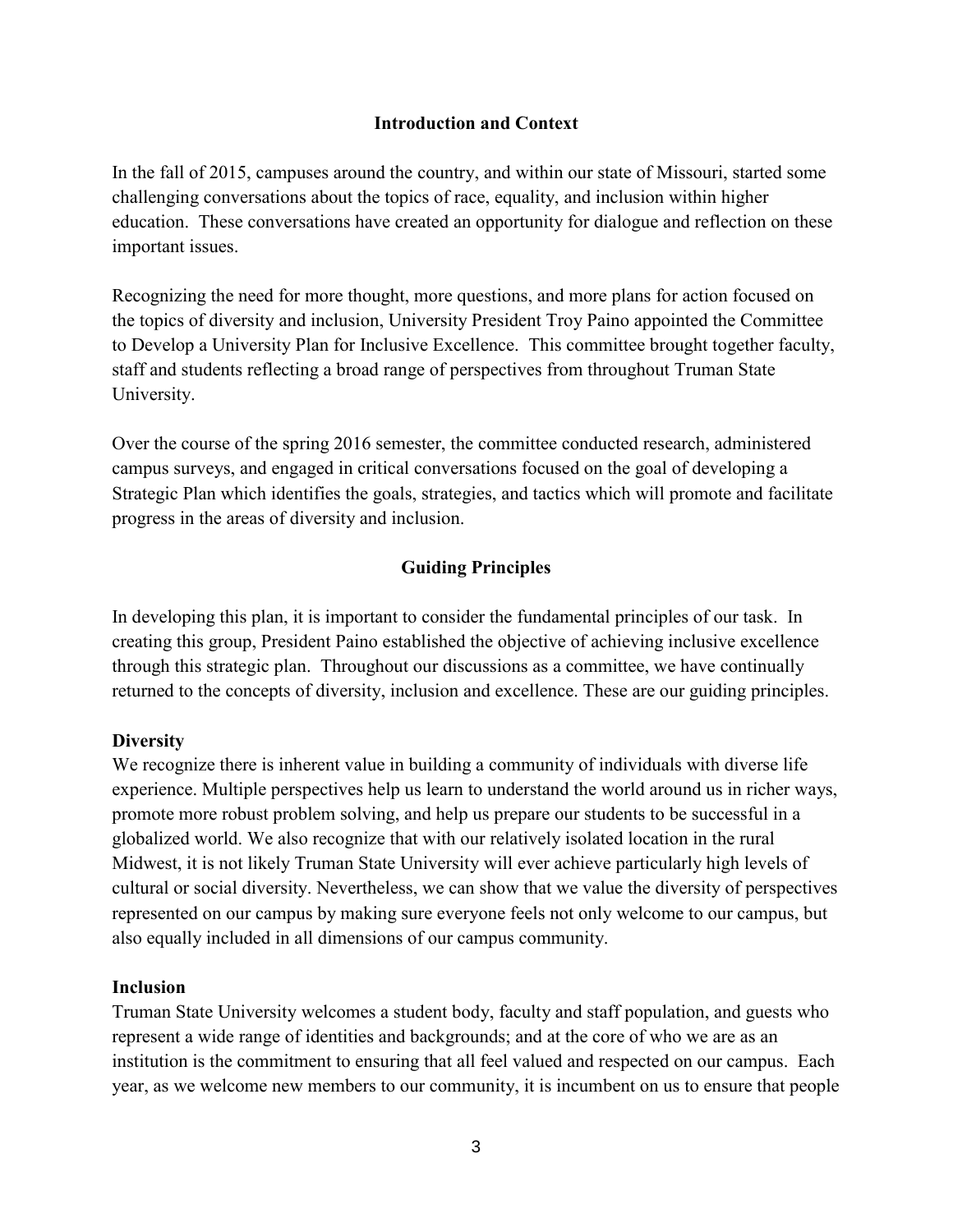<span id="page-3-0"></span>of different beliefs, identities, and abilities are able to find a sense of belonging and are provided an opportunity to grow and thrive on our campus. It is the goal of this report to identify Truman's strengths and limitations in this area and to provide recommendations for building on these strengths as well as addressing the limitations directly and solving the problems that arise from them.

#### **Excellence**

 difference, diversity, and self. In order to be successful, the student who goes forth from our institution and moves on to serve their community must be able to actively engage and navigate a In order for Truman State University to continue to move forward as a premier public liberal arts institution, the principle of excellence must be embedded in each of our efforts. As we consider the global  $21<sup>st</sup>$  century student, that excellence must include a multifaceted understanding of world inhabited by people who represent many different races, ethnicities, religions, and various other identities in order to be successful. It is our job as an institution to ensure that the education we provide includes an opportunity and a requirement to learn these skills that are so vital in our world today.

#### **Data**

As part of the process of understanding the needs of the Truman community, several factfinding methods were developed. The committee made an effort to gather information from faculty, staff and students utilizing ways that fit with both the timeline and allowed for maximum ability for all members of the community to participate.

#### **Faculty/Staff**

Faculty and staff had two separate opportunities to participate. One focused on departmental or office responses to questions about diversity and inclusion in their professional environment while the other focused on individual perceptions of the degree of diversity, equity, and inclusion in our community as a whole.

 the ideas shared in these responses found their way into the strategies and tactics developed here. Their responses are summarized in an appendix to this report [see Appendix B]. Five distinct staff offices and fifteen distinct academic departments responded to our questions about conversations, policies, procedures, successes, and challenges related to diversity and inclusion in their areas. These responses helped us identify many of the successful programs already in place and highlighted areas where faculty and staff identified specific needs. Many of

 In addition to the department/ office responses, faculty and staff were asked to participate in an anonymous online survey which measured their perceptions of the campus environment in terms of their own feelings of being welcome and respected at Truman [see Appendix C]. The survey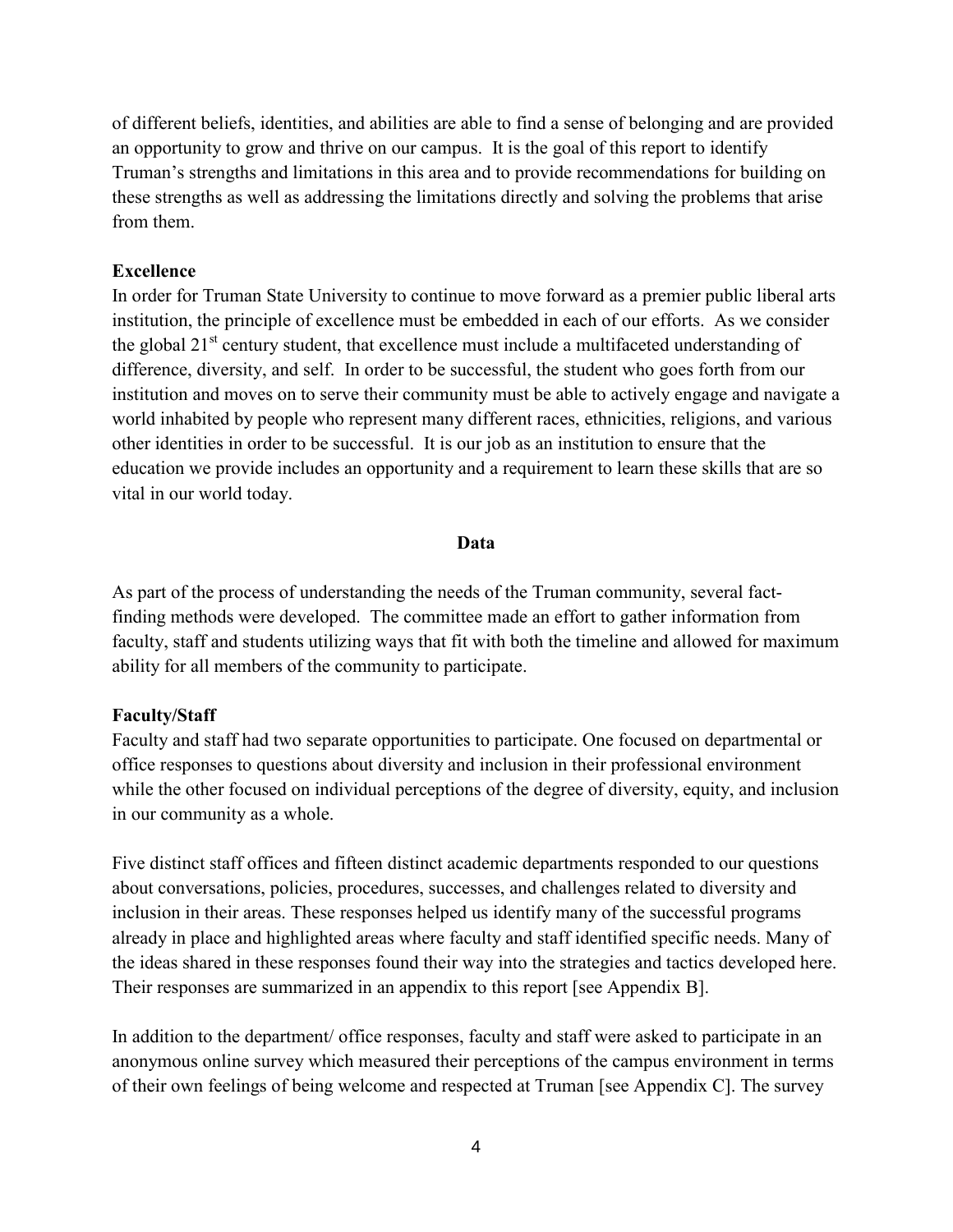was sent out to all faculty and staff members and 184 responses were received, for a response rate of approximately 22%.

 feel included as part of the community." We clearly have room to improve. Responses The responses reflected that faculty and staff members generally feel welcome and respected at Truman. However, 15% of those responding disagreed/strongly disagreed with the statement, "I consistently reflected a need for more and better resources and support in order to improve skills and to provide adequate staffing for initiatives related to diversity and inclusion. Among both faculty and staff, there are multiple individuals who point out ways in which some of our diverse perspectives are not being sufficiently respected in campus conversations. A strong theme across these responses is that we should focus on who we are as individuals, not which demographic boxes a person might check.

#### **Students-Campus Climate Survey**

 Information Technology Services, resulting in a return rate of just under 20%. [See Appendix D Students were provided the opportunity to provide feedback through Skyfactor's Campus Climate Survey. The survey analyzes the campus climate through 14 factors focused on the Truman experience and satisfaction with Truman, including perceptions of the institution as an inclusive place, visibility of campus diversity, personal attitudes and behaviors regarding diversity, and the integration of diversity issues in the learning environment. The survey was completed by 968 out of a 5100 student list of full time enrolled students provided by for respondent demographic information.]

 99.6% indicated that they perceived Truman to be a safe place for students. In addition, between 97.8% (N=947) and 98.6% (N=954) of respondents reported that their experience at Truman The survey results indicated that Truman has some particular strengths regarding diversity. Approximately 98.5% of all survey respondents reported feeling that they belong at Truman, and 96.3% (N=933) and 99.1% (N=959) of survey participants indicated that they perceived Truman as a welcoming place where students are respected and treated fairly regardless of age, gender, (dis)abilities, sexual orientation, socioeconomic status, race, and religion/faith. In addition, enabled them to communicate effectively with others different from themselves, to recognize their own biases, to be challenged to think more broadly about diversity-related issues, to critically evaluate their position on diverse issues, and to make the effort to connect with others from diverse backgrounds.

However, the results also indicated significant limitations. In particular, across demographic groups, clear differences in campus experiences for majority and minority populations raised concern about (1) visibility of diversity on campus and (2) satisfaction with the institution expressed by students from underrepresented populations. For example, four questions asked respondents to rate Truman on a scale of 1 (less satisfied) to 7 (more satisfied) in the area of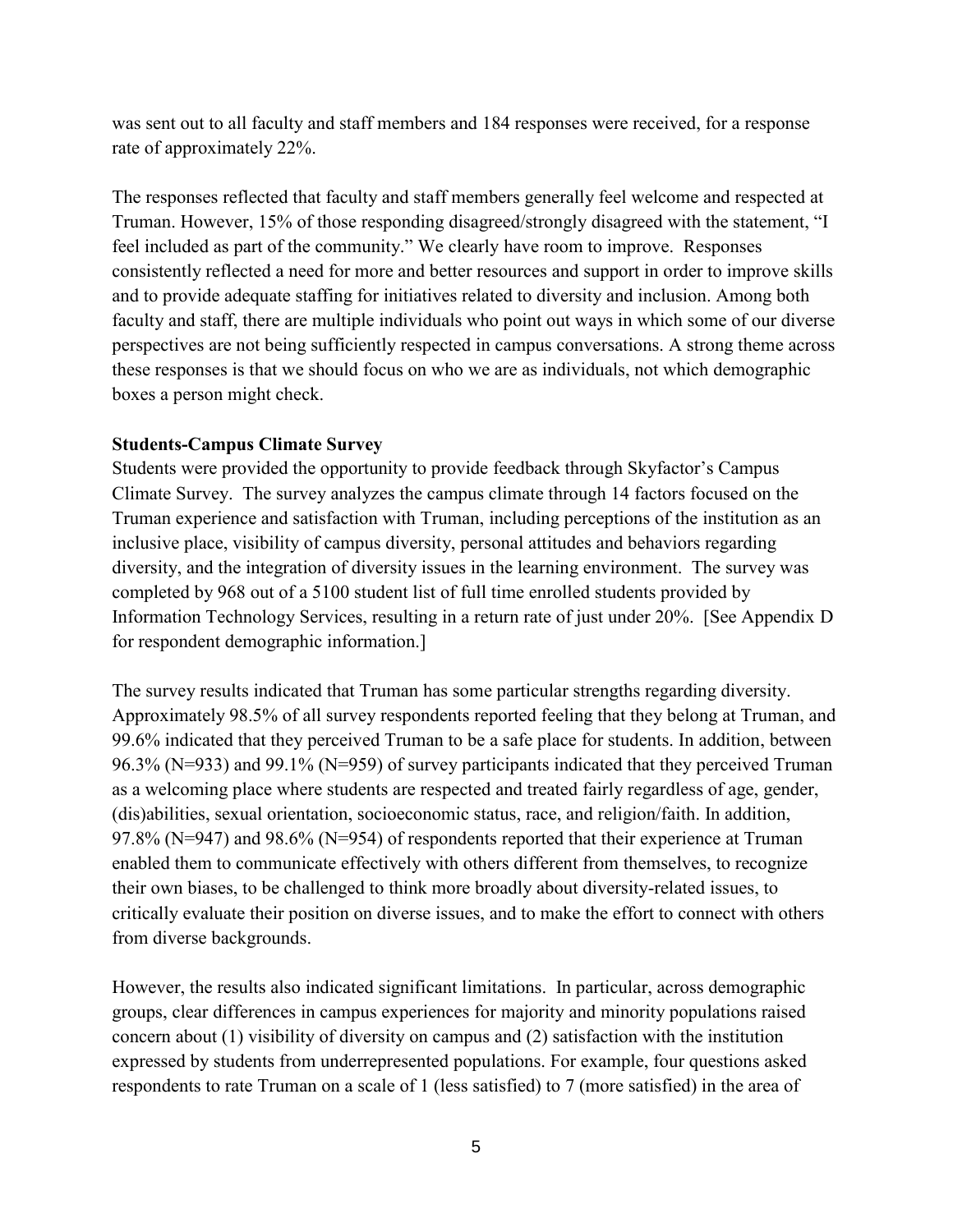diversity visibility on campus. All of the responses scored less than a mean goal of 5.5 out of 7, indicating that the visibility of diverse students, faculty, staff, and senior leadership is an area in need of improvement. Moreover, respondents who indicated the lowest level of satisfaction with the institution overall were those who identified as African-American; as bisexual, gay or lesbian, or other; and as transgender and gender nonconforming students [See Appendix E].

### **The Plan**

Based on the data collected, the expertise of the committee members, and research on diversity and inclusion strategies on other campuses, the committee was able to develop a structure for implementation of the strategic plan, which will include six areas of focus: Campus Environment, Dialogue & Conversation, Transitions, Policies & Procedures, Curriculum, and Unifying Resources & Opportunities.

### **Areas of Focus**

**Campus Environment:** Improve visual evidence of the campus as an environment that represents the values of diversity and inclusiveness through physical space, actions, and online presence.

- 1. **STRATEGY: Improve physical spaces to welcome all members of the community to campus.**
	- a. **TACTIC:** Improve ADA access throughout campus.
	- b. **TACTIC:** Improve signage to be effective and inclusive.
	- c. **TACTIC:** Create dialogue and conversation spaces.
- 2. **STRATEGY: Create common sense centers for student experiences that promote cross functional work, support student success, embed diversity and foster inclusiveness.**
	- a. **TACTIC:** Group offices and services by common purpose.
		- i. Cultural and Inclusion Offices (WRC, MAC, LBGTQ+, Interfaith, Title IX, etc.)
		- ii. Academic support services space (CAE, Writing Center, McNair, Disability Services)
		- iii. Health Services (UCS, Health Center, Wellness Zone)
	- b. **TACTIC:** Create a central support center and clearinghouse for High Impact Experiences (Internships, Study Abroad, Service Learning, Career Services, etc.).
- 3. **STRATEGY: Display the values of diversity and inclusiveness throughout campus in acknowledgement and support of all the communities of Truman.**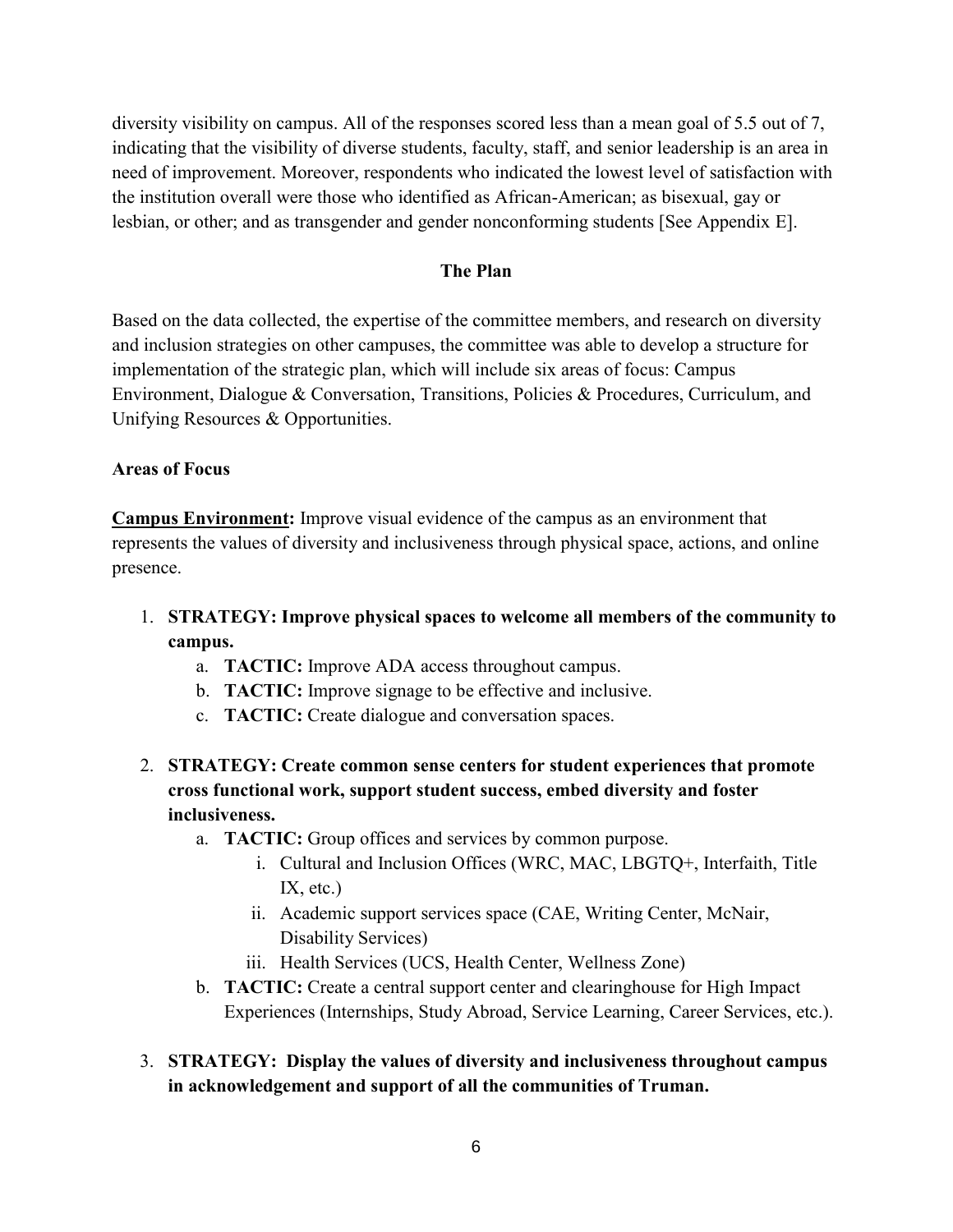- a. **TACTIC:** Create a prominent permanent International Flag Display.
- b. **TACTIC:** Create a LGBTQ+ Resource Center.
- c. **TACTIC:** Create both permanent physical and digital representation of the "I am Truman" stories by continually rotating the display through campus.
- d. **TACTIC:** Adjust food policies to require a greater cultural diversity in food offerings in the SUB and campus dining rooms and to allow more flexibility in allowing students to prepare and serve foods on campus that are unique to their culture (e.g. for Chinese New Year, Himalayan Night, Sights and Sounds of Africa).

## 4. **STRATEGY: Display a consistent university-wide commitment to inclusiveness in all printed materials and in the university's digital presence.**

- a. **TACTIC:** Maps, created as the primary purpose of a publication or included in a publication for other purposes, should always be representational of the university's place in the larger surroundings of the U.S. and never limited to a smaller view of Missouri alone or Missouri in relationship to contiguous states only.
- b. **TACTIC:** Campus maps should provide information about offices and services located inside a physical building and be created with the idea of making the building inviting to those using the map and assist those reading the map to understand the building's accessibility.
- c. **TACTIC:** Demonstrate that Truman values inclusive excellence on every web page and on all forms of social media created by or related to the university.
- d. **TACTIC:** Take convenience and differences into account by providing various methods of access to information and services at the university through the use of QR codes, translations, and short instructional videos, and to always consider the difference in audiences and access in other parts of the world.

## 5. **STRATEGY: Strengthen and inform the relationship with the greater community to ensure the safety, security and comfort of all Truman students in the Kirksville community.**

- a. **TACTIC:** Partner with community services (KPD, KFD, NRMC, etc.) to ensure a safe environment for ALL students in the community and to implement a zero tolerance policy for all hate crimes including verbal abuse.
- b. **TACTIC:** Connect with community members through service groups and media to share the university's commitment to diversity and inclusiveness and to strengthen relationships between individual and groups of students and community members.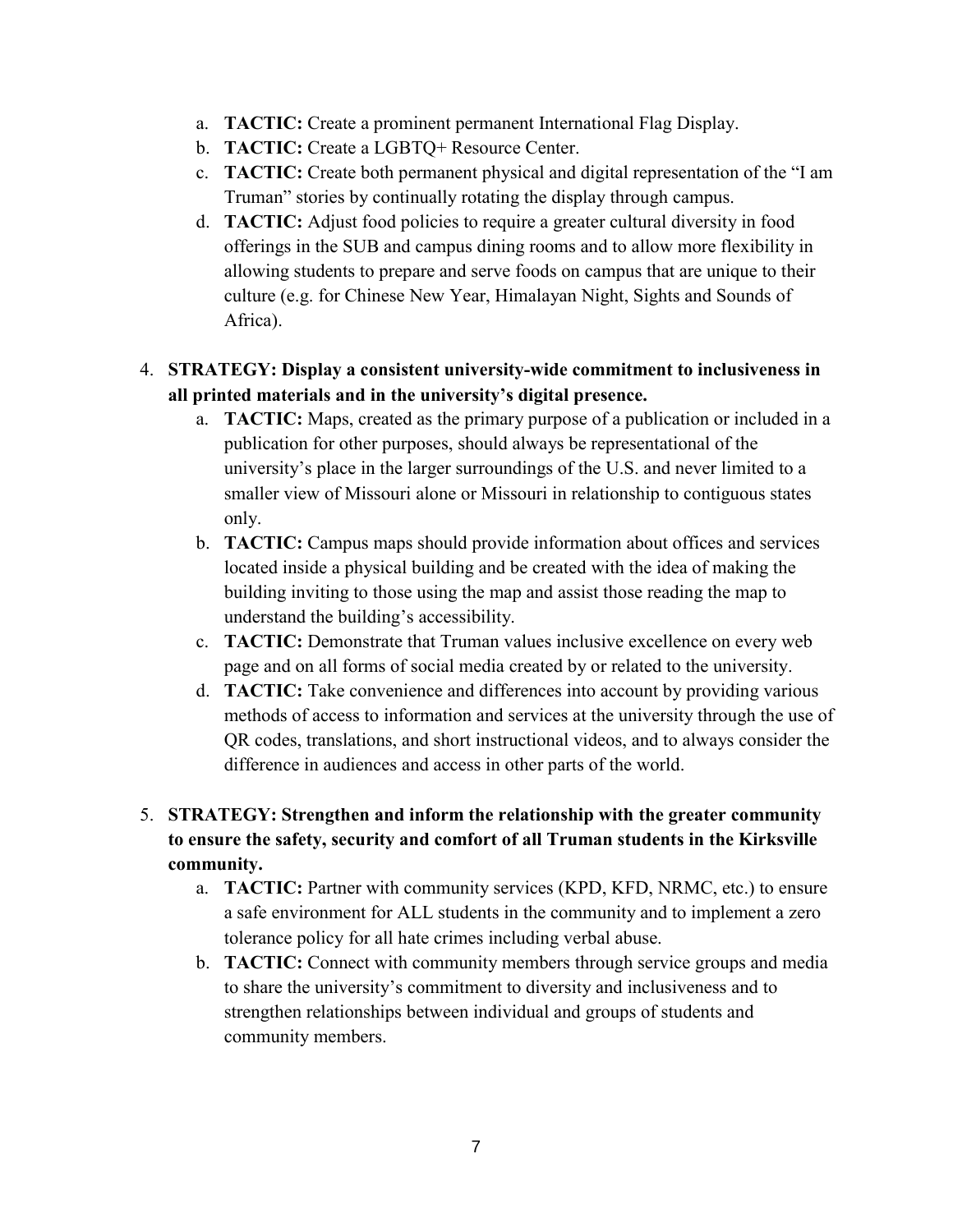c. **TACTIC:** Work to enhance the university's image and that of its students with the larger community and to remind the community of the importance of Truman's students to the community.

**Dialogue & Conversations:** Develop and promote a culture of engagement focusing on the topics of diversity, inclusion, discrimination, and related issues.

## 1. **STRATEGY: Identify, promote, support, and facilitate coordination among all existing efforts**:

- a. **TACTIC:** Courageous Conversations Series-In development by student government
- b. **TACTIC:** Social Justice Summit
- c. **TACTIC:** Diversity Leadership Conference
- d. **TACTIC:** MLK Day
- e. **TACTIC:** Global Issues Colloquium
- f. **TACTIC:** Faculty Forum
- g. **TACTIC:** Lyceum—Focus on bringing more culturally diverse groups to campus
- h. **TACTIC:** University Art Gallery—Highlight cultural background of artists or artistic style
- i. **TACTIC:** LGBTQ speaker every semester
- j. **TACTIC:** Interfaith Center Events
- k. **TACTIC:** Let's Talk—Class about discrimination, prejudice, and inclusion

## 2. **STRATEGY: Increase the number and types of activities on campus that emphasize the importance of diversity and inclusiveness.**

- a. **TACTIC:** Strategic Planning and Assessment Workshop —Sharing the university's commitment to inclusive excellence in a forum that involves the entire institution would raise its value at the institution.
- b. **TACTIC:** All University Meeting and State of the University Address Include campus climate results or assessments of progress toward diversity and inclusion at these important annual presentations to remind employees of progress towards our goals and work yet to be done.
- c. **TACTIC:** Opening Convocation—Introduce the topics of diversity and inclusiveness to students and emphasize their value as important aspects of building community to support an excellent liberal arts and sciences education.
- d. **TACTIC:** Commencement—Remind students of this value as they exit the institution.
- e. **TACTIC:** Continue to exhibit and recommend these values to alumni.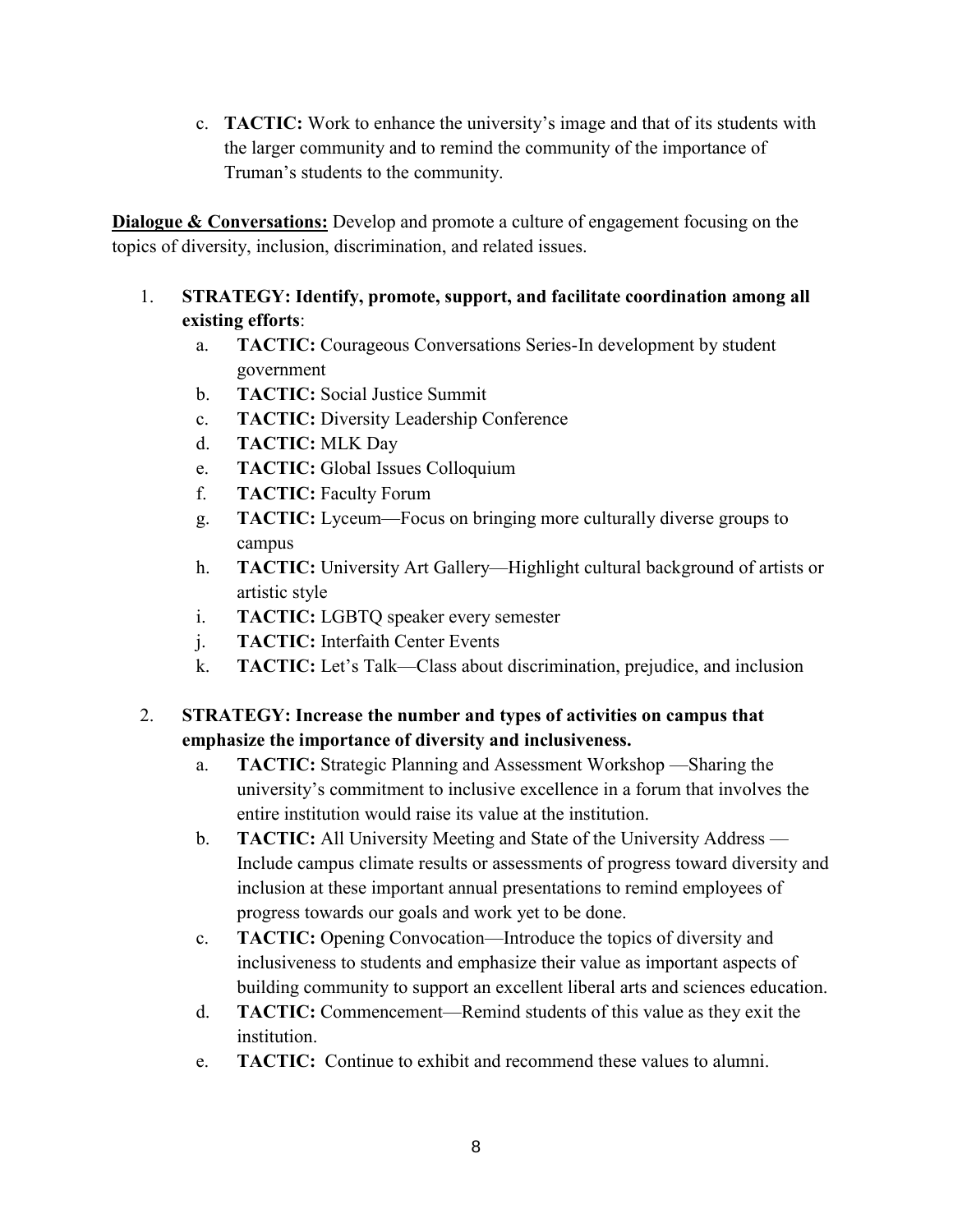<span id="page-8-0"></span>f. **TACTIC**: Develop a plan to reach out to and support alumni from diverse backgrounds, including international alumni.

## 3. **STRATEGY: Seek ways to increase attendance at events focused on inclusiveness.**

- a. **TACTIC:** Develop a user friendly calendar system to highlight diverse and inclusive events.
- b. **TACTIC:** Encourage faculty to offer credit in courses for student attendance of events.
- c. **TACTIC:** Provide incentives for faculty and staff to attend.

# 4. **STRATEGY: Reimagine University Conference Day to focus on Inclusive Excellence.**

- a. **TACTIC:** Encourage Calendar Committee to return University Conference Day in future calendars.
- b. **TACTIC:** Develop meaningful programs for building inclusive community.

# 5. **STRATEGY: Promote faculty and student research on the topics of diversity and inclusion.**

- a. **TACTIC:** Seek grant funding to support research on diversity and inclusion.
- b. **TACTIC:** Add one or more sessions on diversity and inclusion to the Truman annual Student Research Conference
- c. **TACTIC**: Host a diversity and inclusion conference at Truman and solicit research presentations as well as speakers on that topic
- to present original research at an inclusion- or diversity-related conference d. **TACTIC**: Provide an annual grant to one or more students and faculty members

**Transitions:** Create an emphasis on diversity and inclusion from the earliest stages of outreach to prospective students, faculty and staff, and continue that emphasis to all points of transition in the Truman Experience.

# 1. **STRATEGY**: **Include diversity and inclusion as part of the Truman brand.**

- a. **TACTIC**: Convey that Truman has an expectation of inclusive thought and behavior from its students during recruitment and orientation activities.
- b. **TACTIC**: Introduce the definition of inclusiveness, the goal of excellence in inclusiveness, the importance of inclusiveness in a liberal arts and sciences education and strategies to be inclusive during Truman Transformation.
- c. **TACTIC:** Increase the use of videos/media featuring inclusive messages.
- d. **TACTIC:** Launch social media campaigns which reinforce inclusive messages.
- e. **TACTIC:** Include themes of diversity and inclusion in Truman merchandise designs.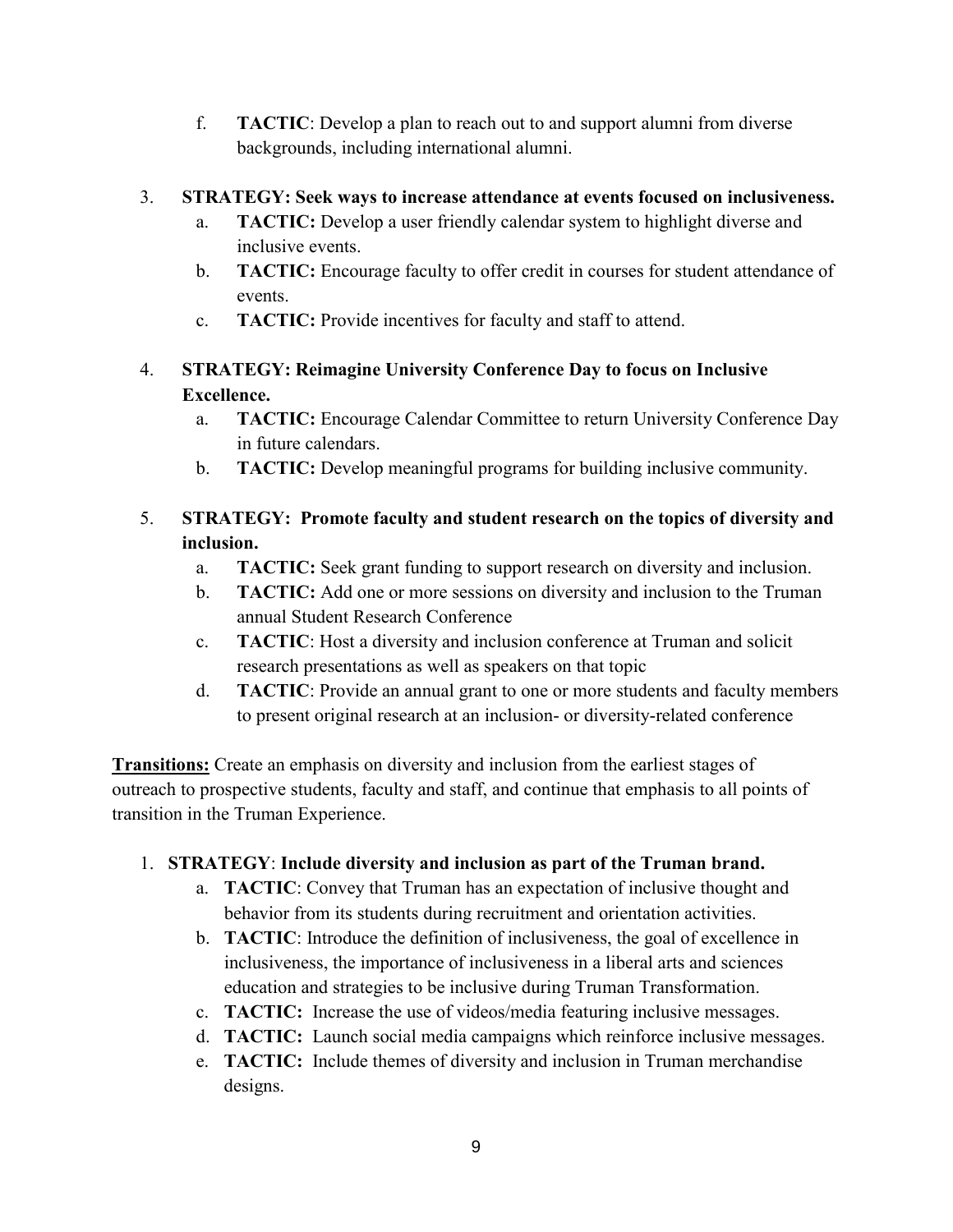## <span id="page-9-0"></span>2. **STRATEGY: Include a greater orientation to Kirksville as part of new student orientation.**

- a. **TACTIC:** Include a cultural calendar for the community.
- b. **TACTIC:** Provide an orientation to the history and demographics of Kirksville and surrounding areas.
- c. **TACTIC:** Identify opportunities for greater community involvement for students.
- d. **TACTIC:** Identify resources within the greater community that meet needs of diverse populations.
- **and staff in the areas of diversity and inclusion.** 3. **STRATEGY: Provide resources for training and continuing education for faculty** 
	- a. **TACTIC:** Develop resources for new faculty orientation.
	- b. **TACTIC:** Develop resources for new staff orientation.
	- c. **TACTIC:** Identify faculty and staff members who have natural talents for facilitating discussions and enlist their help with additional training efforts.
	- d. **TACTIC:** Develop resources for continuing education and training for faculty and staff.
	- e. **TACTIC:** Increase the availability of Safe Zone training.
	- f. **TACTIC:** Make additional training opportunities available to staff.

**Policies & Procedures:** There is a need to amend current campus policies and procedures, as well as to develop new policies and procedures, to reflect inclusive practices and to promote diversity.

## 1. **STRATEGY: Prioritize diversity in hiring policies and practices.**

- a. **TACTIC:** Revise job descriptions to attract more diverse applicants.
- b. **TACTIC:** Identify and implement specialized strategies for the recruitment of multicultural candidates for faculty and staff positions.
- c. **TACTIC:** Incorporate themes of diversity and inclusion in interviewing process for faculty and staff candidates.
- d. **TACTIC:** Intentionally select more students to participate in the hiring processes of faculty and staff to reflect broader and more inclusive perspectives.

## 2. **STRATEGY: Ensure academic policies reflect needs of students of historically underserved identities.**

- a. **TACTIC:** Incorporate withdrawal policies that specifically acknowledge mental health needs and concerns.
- b. **TACTIC:** Revise policy documents to reflect gender inclusive pronouns.
- c. **TACTIC:** Transition to policy and procedure systems that allow students to more easily use preferred name and pronouns.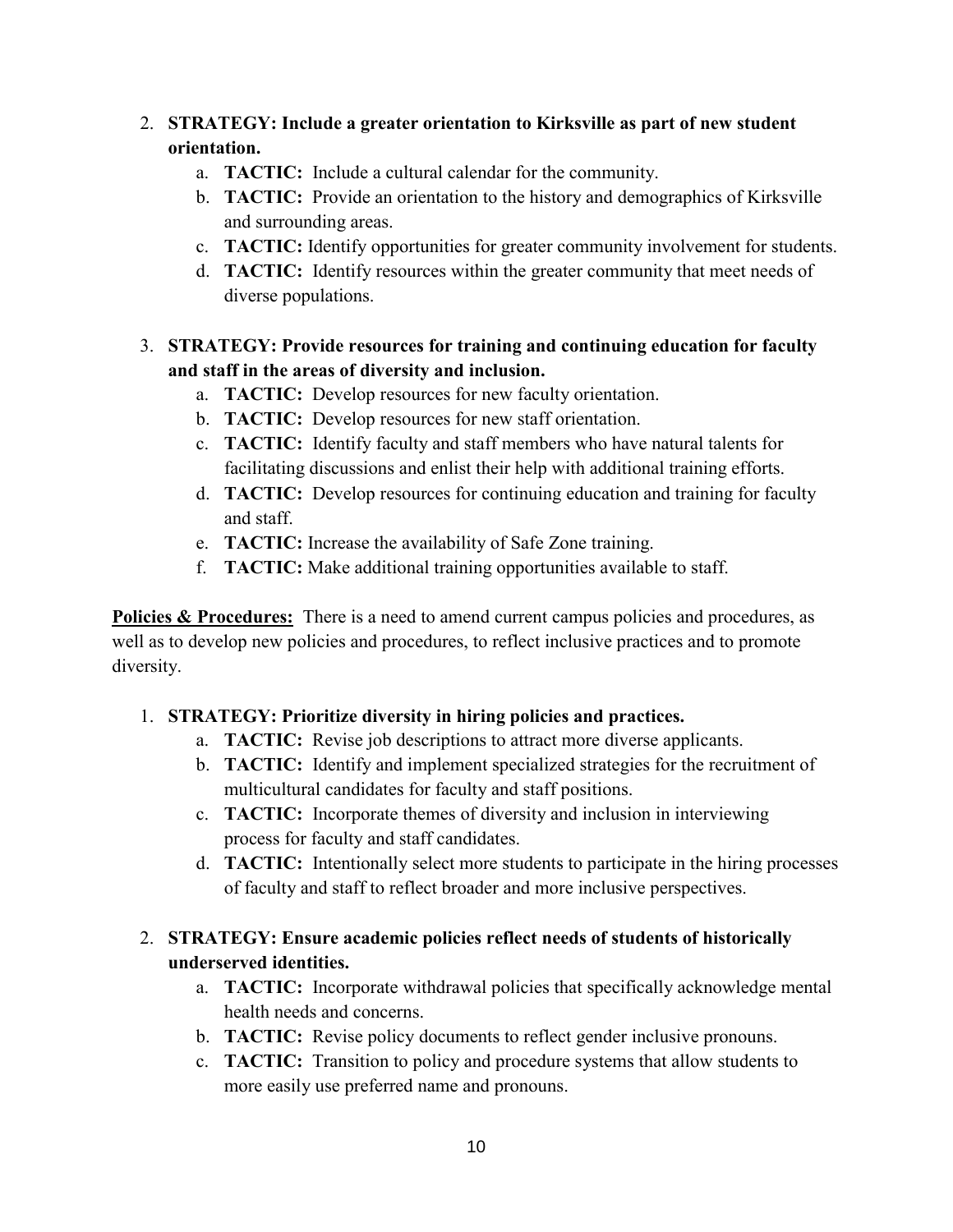## 3. **STRATEGY: Revisit and revise the Non-Discrimination Policy of Truman State University.**

- a. **TACTIC:** Provide protection for trans\* and non-binary gender identities.
- b. **TACTIC:** Increase mediation services for members of the community affected by issues arising under the Non-Discrimination Policy.
- c. **TACTIC:** Increase general awareness and understanding of the Non-Discrimination Policy of Truman State University for faculty, staff, and students.

### 4. **STRATEGY**: **Develop more inclusive housing policies.**

- a. **TACTIC:** Develop an open housing policy.
- b. **TACTIC:** Make housing options available over breaks.

 **Curricular:** Incorporate special and infectious efforts and competency goals related to global learning and global competency in multiple instances throughout the student's curricular experience.

### 1. **STRATEGY: Create faculty training and professional development workshops.**

- a. **TACTIC:** Workshops should prepare faculty to lead difficult conversations related to diversity, inclusion, and discrimination with students.
- b. **TACTIC:** The professional development opportunities should focus on making coursework relating to diversity and inclusion more active and engaging for students.

# 2. **STRATEGY: Expand on coursework that emphasizes that understanding and appreciating diversity are competencies our students are expected to develop.**

- a. **TACTIC:** Develop an Identities Seminar that includes a focus on unpacking systemic influences and exclusive practices.
- b. **TACTIC:** Create a campus-wide, one credit conversation series experience.
- c. **TACTIC:** Offer templates of language for learning outcomes related to understanding and working well with a broad range of people.
- d. **TACTIC:** Introduce grade-bearing group projects related to working together with difference to courses where this theme may be appropriate.
- may encourage growth and development. e. **TACTIC:** Work to update course descriptions to reflect how our curriculum
- f. **TACTIC:** Ensure that course curricula encourages learning which helps students to develop a lens through which to see the world and a tool box through which to approach and understand diversity and inclusion.
- g. **TACTIC:** Include an inclusion and diversity reflection in the portfolio.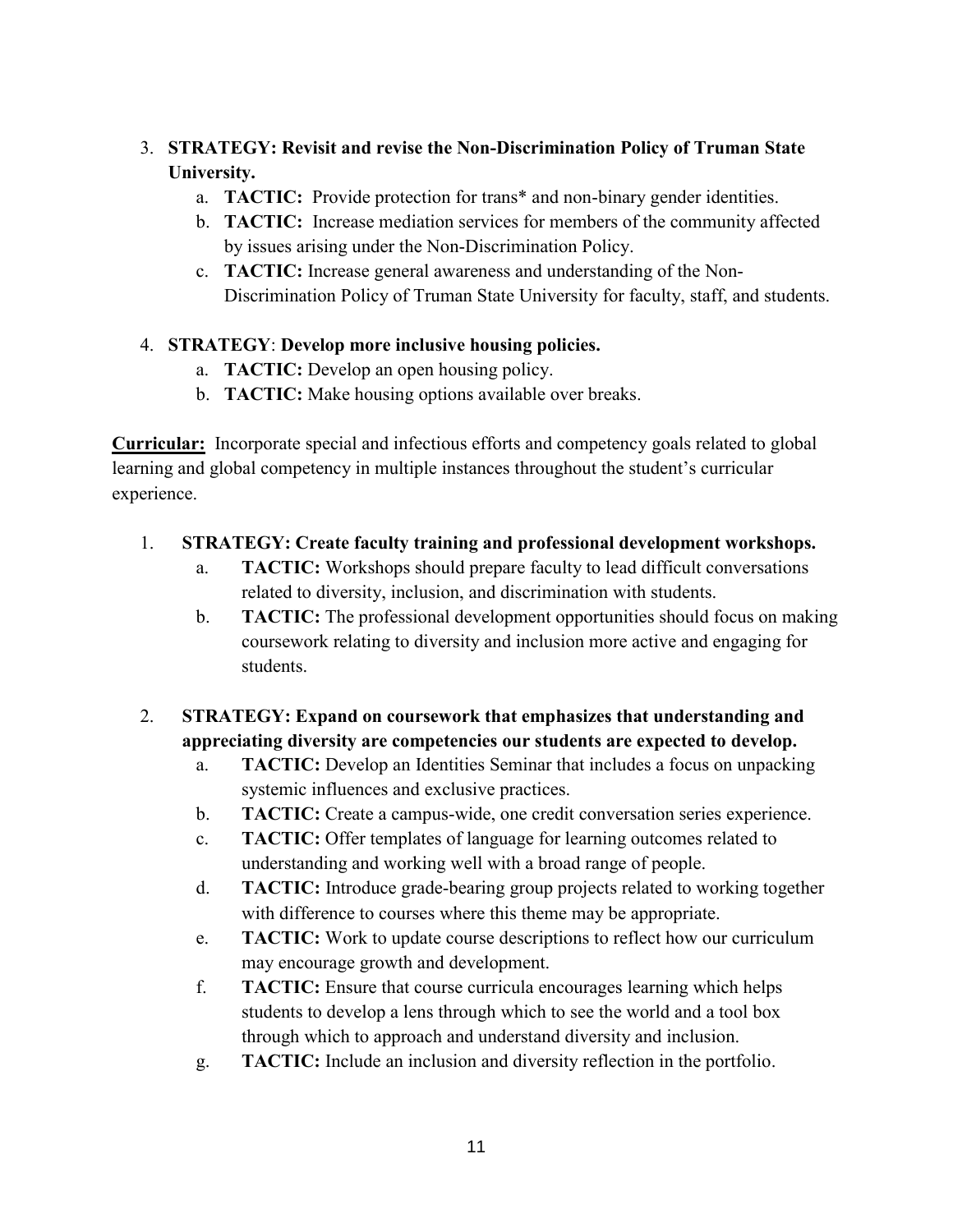## 3. **STRATEGY: Support new academic program developments that encourage diversity and inclusion.**

- a. **TACTIC:** Develop a **c**ertificate or a minor that confirms a student's competency in regards to diversity and inclusion.
- b. **TACTIC:** Revisit and clarify the intercultural requirement in the Liberal Studies Program.
- c. **TACTIC:** Set a curricular requirement for diversity and inclusion that brings both students and faculty in, rather than creating more hoops for both parties to jump through.
- d. **TACTIC:** Explore following Oregon State Model by adding a new attribute to existing courses.
- e. **TACTIC:** Connect themed courses that student can select on these topics using course attribute model.
- f. **TACTIC:** Revise study abroad curriculum to include more in regards to cultural competency.
- g. **TACTIC:** Create a Study Away designation for interim and summer courses, in which faculty and students go somewhere in the United States to work towards cultural competency.
- h. **TACTIC:** Encourage major academic programs to consider how best to incorporate themes of diversity and inclusion in their program.

**Unifying Resources & Opportunities:** Bring together the various current efforts and future efforts related to inclusion to provide coordinated resources and experiences for students, faculty, and staff.

- 1. **STRATEGY: Develop a plan to coordinate the efforts to promote diversity and inclusion.**
	- a. **TACTIC:** Coordinate the schedule of all academic, social, and professional events relating to diversity and inclusion ahead of time for each academic year.
	- b. **TACTIC:** Give ample consideration and recognition to annual events that happen around diversity and inclusion.
	- c. **TACTIC:** Utilize interns to coordinate academic events.
	- d. **TACTIC:** Publicize events that already happen in regards to diversity and inclusion on our campus.
	- e. **TACTIC:** Utilize Public Relation interns to handle coordination of social and professional events.
- 2. **STRATEGY: Create a comprehensive calendar for events relating to diversity and inclusion.**
	- a. **TACTIC:** Insure the functionality of this calendar by making it searchable.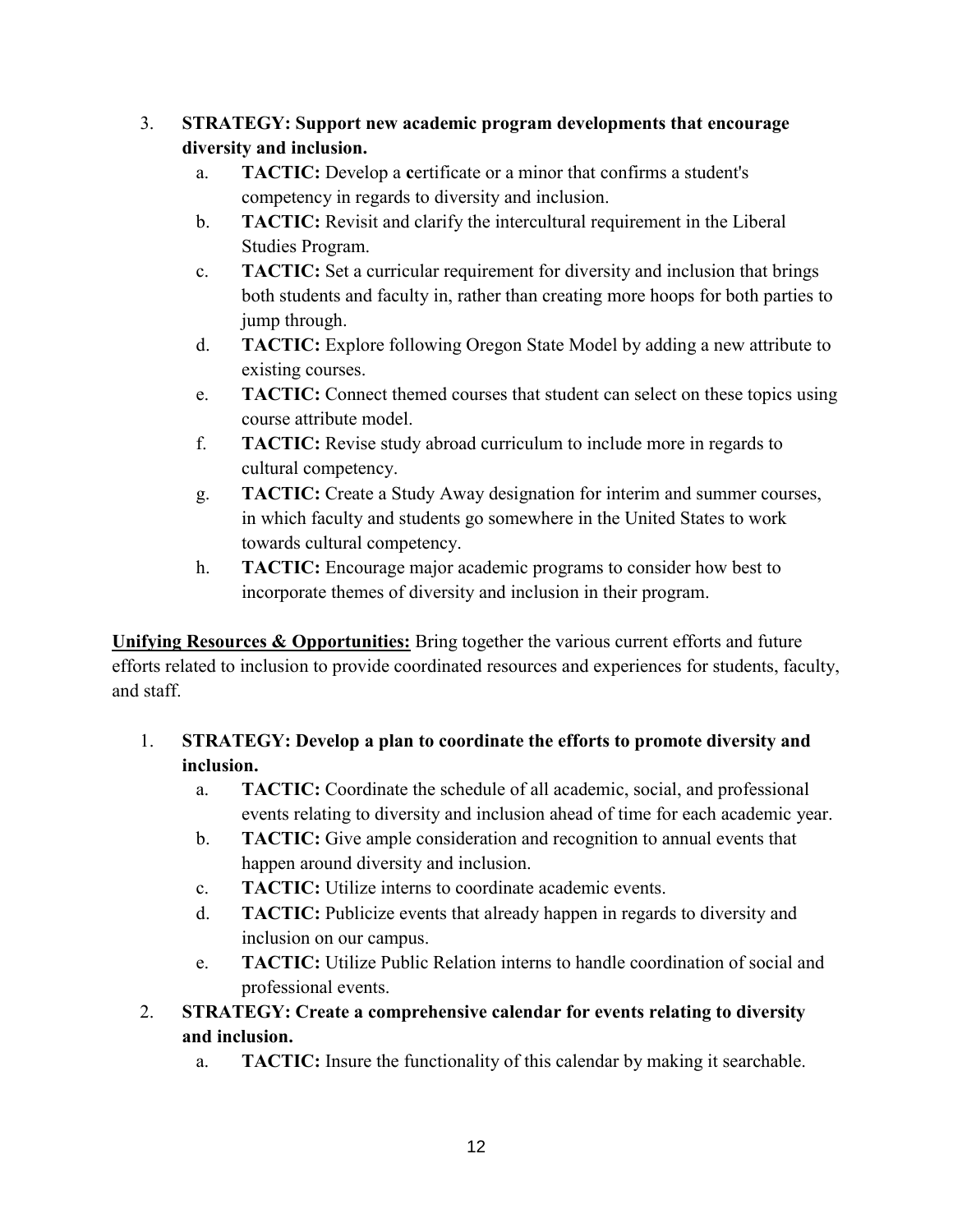- <span id="page-12-0"></span>b. **TACTIC:** Allow students, staff, faculty, or community members to opt into notifications of certain types of events (email, text message, etc.).
- c. **TACTIC:** Create branding for inclusion events.
- d. **TACTIC:** Coordinate easy access to events through the main university web page.

### 3. **STRATEGY: Create professional development opportunities for faculty and staff.**

- a. **TACTIC:** Provide required training needed for faculty and staff.
- b. **TACTIC:** Engage faculty and staff in diversity and inclusion training by providing adequate incentives.
- c. **TACTIC:** Require training for new staff & faculty with recurring opportunities to set precedent of the importance of diversity and inclusion.

## **Moving Forward**

The committee has worked hard to develop this plan and believes there is a path forward through several large scale and small scale efforts that can make inclusive excellence ubiquitous throughout Truman's campus. This effort will not move forward on its own and will need champions, both informal and formal, to continue this effort. Perhaps most importantly, it will need support and backing continually from the highest levels of the administration. As a committee, we recognize that change and growth in organizations such as ours comes about in the smoothest fashion if it is heralded from the top down. For this reason, we see a need to use the keys aspects of this report in considering candidates for the next President of Truman State University. Successful candidates should demonstrate an appreciation for and dedication to the guiding principles outlined in this document: diversity, inclusion, and excellence.

We wish to convey a sense of urgency for the campus community to act on the strategies and tactics outlined in this plan. An environmental scan of diversity and inclusion issues across the higher education landscape reveals immediate risks. Awareness of social and diversity issues is very high among students, faculty, and staff. And yet, we don't have the coping mechanisms and skills - either as individuals or as institutions -- to engage in an effective dialogue on these sensitive issues. In the absence of dialogue and constructive cultures of understanding, people turn to actions. We witnessed the damaging effects of hunger protests, rallies, and bullying at the University of Missouri in fall 2015. It is unclear how the University of Missouri will fare in its attempts to return to a state of normalcy following those events. We do not want Truman to be thrust into the national spotlight as it copes with issues of equality and inclusion. Enrollment decreases, reputation damage, and the unfolding of scandalous interactions among members of the leadership would be difficult circumstances for our campus to overcome. The strategies in this plan may not completely protect against the occurrence of such events, but our hope is that they will lead to proactive behaviors that will help mitigate against such outbreaks of misunderstanding.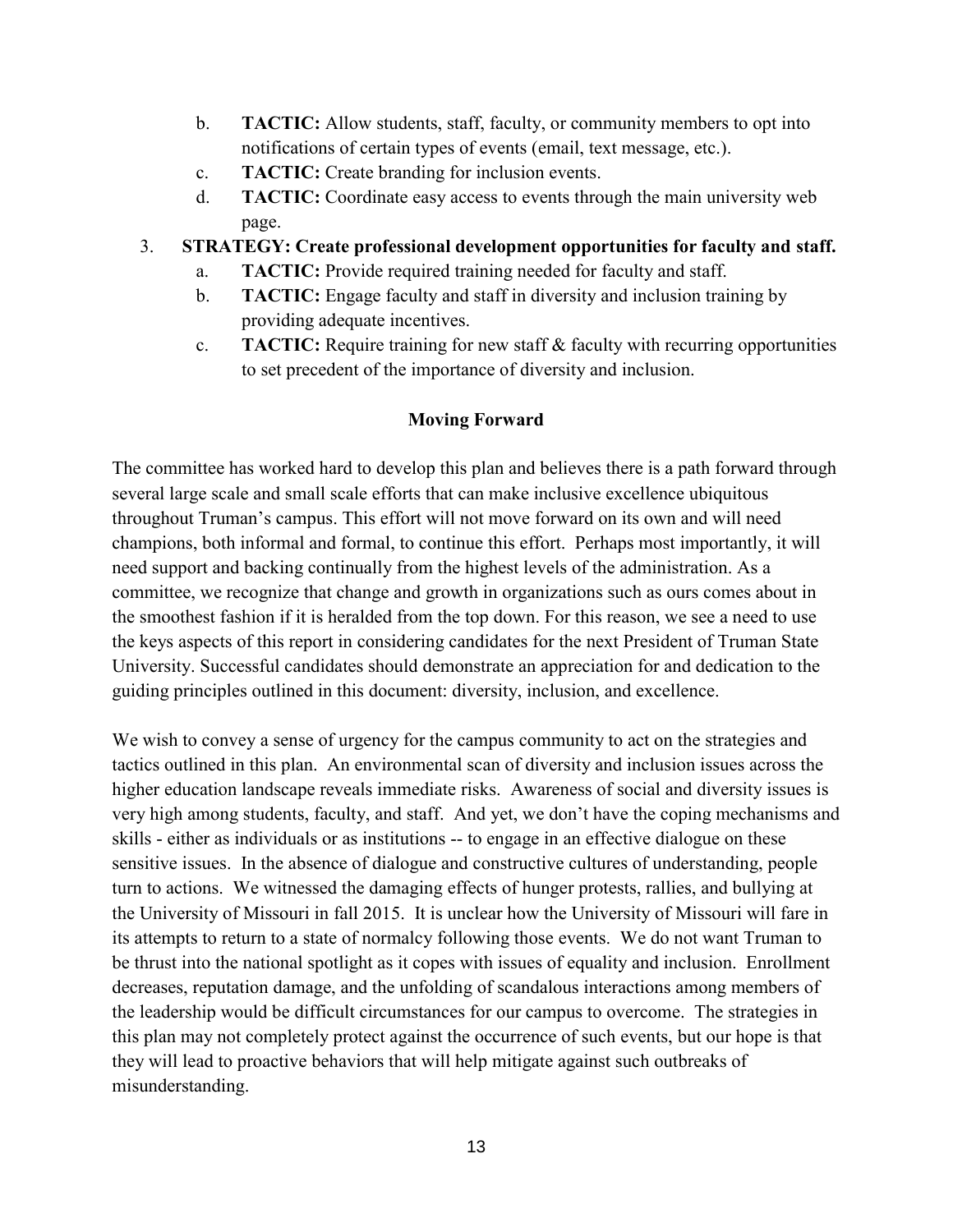to provide these protections for our students should qualify as another reason for urgency. Institutional well-being is but one immediate risk. Residential colleges and universities also face high expectations for safeguarding and providing high-quality services for their individual students. Our recommendations take the necessary steps to show that we care for individual students and take seriously our obligation to ensure their safety and emotional and physical wellbeing. Further, we must demonstrate that we do these things equally well for all students, regardless of their country of origin, their sexual orientation, their socioeconomic status, or other factors that lead to discrimination or unfair treatment. A real or perceived failure on our behalf

 nationally. Second - and perhaps more promising in an actionable sense -- is that our learning about privilege and power. These are reassuring indicators of our collective desire to with our institutional expectations. It is a worthy partner -- perhaps even an inseparable partner - While fear is a poor long-term source of motivation, our balanced environmental screening also uncovered many positive reasons to adopt a sense of urgency. One minimalist interpretation is this: we are acting, right now, to address matters of inclusive excellence. We suspect that not all schools have taken this initial step. This is an opportunity for us to lead, at least regionally, if not interactions with the broader University revealed both cooperation and the will to act. We heard from academic departments and units as they tried to articulate their roles in supporting a positive mission for inclusive excellence. We heard from faculty members who had careerchanging experiences with diversity, and students who found their clearest personal insights after improve. Finally, some of us were also motivated by authors such as Daryl G. Smith (2015; *Diversity's Promise for Higher Education: Making it Work*), who challenged universities to work towards creating 'pluralistic societies that work'. This ideal might lack short-term clarity for implementation, but it challenges us to a level of thought and engagement that is consistent - for our public liberal arts mission. We hope that both the immediate fears and the higher ideals will serve as compelling reasons to act immediately and relentlessly on our proposed strategies.

#### **Recommendations for implementation**

The committee would recommend the formation of a Presidential Committee for Inclusive Excellence to be formed with the structure of an organizing body and several subcommittees. Efforts to make changes in policy and curriculum will need specific champions with skill sets and knowledge to succeed. It is likewise in many different areas. The structure of the committee should be as such:

*Executive committee*

*Curriculum subcommittee Policy and procedure subcommittee Campus environment subcommittee*